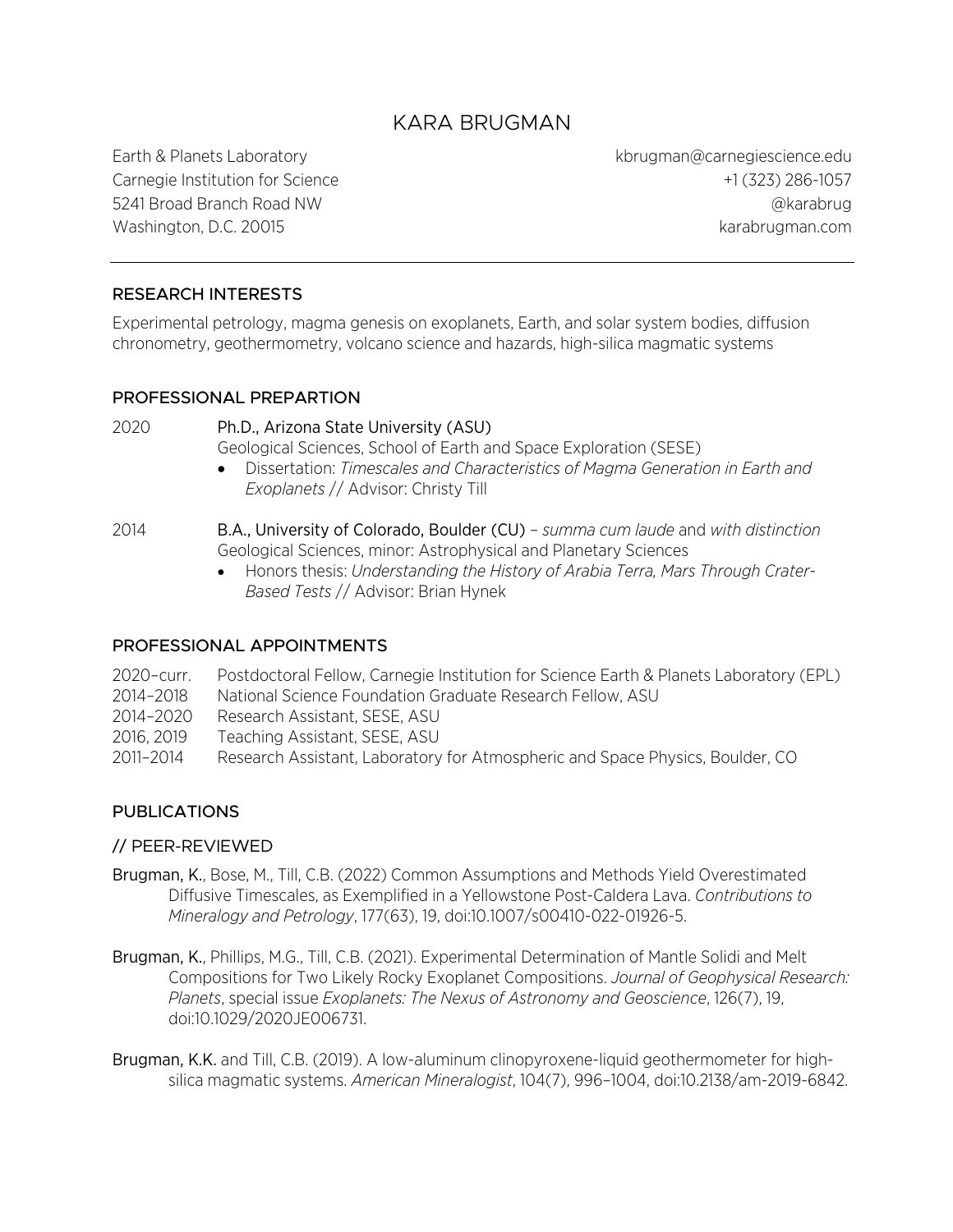Hynek, B.M., T.M. McCollum, E.C. Marcucci, K. Brugman, K.L. Rogers (2013). Assessment of environmental controls on acid-sulfate alteration at active volcanoes in Nicaragua: Applications to relic hydrothermal systems on Mars, *Journal of Geophysical Research—Planets*, Special Issue: *Early Mars*, 118, 2083–2104, doi:10.1002/jgre.20140.

### // OTHER PUBLICATIONS

- Community Consensus Report (2022) A Consensus Report on Recommendations from the 2022 Advancing IDEA in Planetary Science Conference, submitted to NASA, doi:10.5281/zenodo.6656887.
- Izenberg N., R.T. Daly, K.E. Mandt, C.R. Richey, L.R. Ostrach, J.T. Keane, S.J. Robbins, R.N. Watkins, J.A. Cordova, L. Riesbeck, J.H. Roberts, I. Daubar, J. Scully, S. Howell, S. Hosseini, R. Pappalardo, M. Vidaurri, N. Zellner, S. Vance, M. Bose, M.W. Busch, L. Feaga, P.A. Yanamandra-Fisher, K.K. Brugman, G. Arney, E. Kohler, A.M. Tárano, J. Noviello, C. Ernst, M.M. Daswani, H. Hartnett (2021) Planetary and Astrobiology Blank Papers: Science White Papers Cancelled or Downscaled Due to Direct Impact of COVID-19 and National-scale Civil Action, *Planetary Science and Astrobiology Decadal Survey 2023–2032 and Bulletin of the AAS* 53(4), doi:10.3847/25c2cfeb.d2881794.
- Kohler, E., C. He, S.H. Shim, K.K. Brugman, A.C. Johnson, P.C. Vergeli, M.A. Thomson, H. Graham, M.S. Gudipati, B. Fleury, B.L. Henderson (2020) The Importance of Prioritizing Exoplanet Experimental Facilities, *Planetary Science and Astrobiology Decadal Survey 2023–2032*, arXiv:2007.13924.
- Marley, M.S., S. Harman, H.B. Hammel, P.K. Byrne, J. Fortney, A. Accomazzi, S.E. Moran, M.J.Way, J.L. Christiansen, N.R., Izenberg,T. Holt, S. Vahidinia, E. Kohler, K.K. Brugman (2020) Enabling Effective Exoplanet/Planetary Collaborative Science, *Planetary Science and Astrobiology Decadal Survey 2023–2032,* arXiv:2007.10549.
- Till, C.B., M.E. Pritchard, C.A. Miller, K.K. Brugman, J. Ryan-Davis (2018). Super-volcanic Investigations. *Nature Geoscience*, 11(4), doi:10.1038/s41561-018-0100-1.

#### GRANTS & FUNDING

| 2020-curr.   | Carnegie Institution for Science Postdoctoral Fellowship (\$174,000)            |
|--------------|---------------------------------------------------------------------------------|
| 2020         | NASA Exoplanets Science Institute Travel Grant (\$1,100)                        |
| 2019-2020    | ASU Graduate College Completion Fellowship (\$17,000)                           |
| 2019         | Geochemical Society Planetary Science Grant (\$1,000)                           |
| 2019         | ASU Graduate & Professional Student Association Individual Travel Grant (\$950) |
| 2016, 18, 19 | ASU Graduate Education Travel Grant (\$1,440 total)                             |
| 2014-2018    | NSF Graduate Research Fellowship (\$138,000)                                    |
|              |                                                                                 |

### INVITED TALKS & COLLOQUIA

| 2022 | University of Maryland, Planetary Astronomy Lunch Seminar |
|------|-----------------------------------------------------------|
| 2021 | American Geophysical Union Fall Meeting, New Orleans      |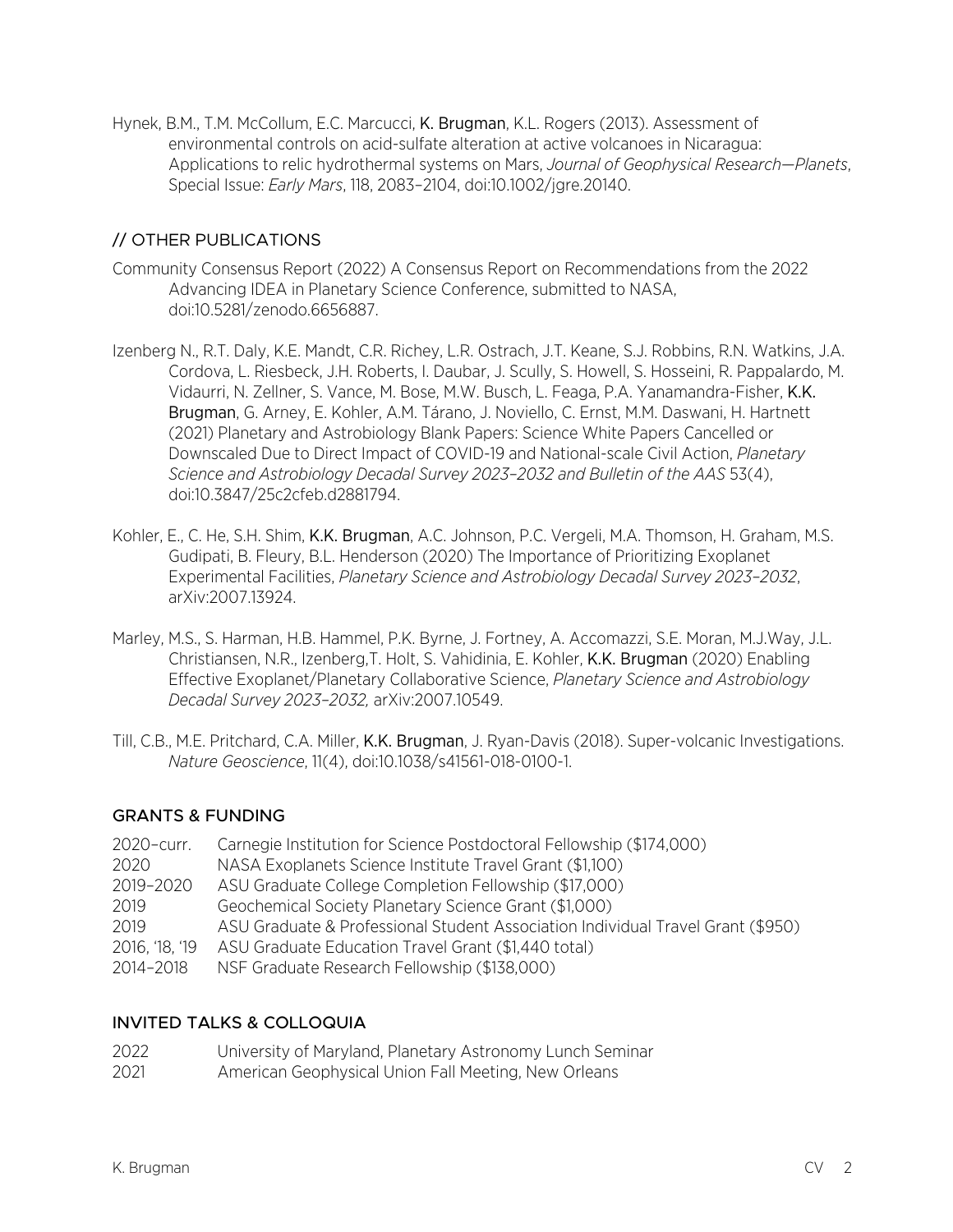- 2021 European Geophysical Union, Geochemistry, Mineralogy, Petrology & Volcanology Division Campfires
- 2021 University of California Los Angeles, Geocheminar
- 2021 Goldschmidt Conference, Lyon
- 2021 Rühr-University of Bochum, Institute of Geology, Mineralogy and Geophysics Colloquium
- 2021 Smithsonian National Museum of Natural History, Dept. of Mineral Sciences Seminar
- 2021 International Volcanology Seminar
- 2021 Stanford University, Geological Sciences Seminar
- 2021 The University of Chicago, Geophysical Sciences Seminar
- 2020 California Institute of Technology, Geoclub
- 2020 NASA Goddard, Exoplanet Seminar
- 2020 Harvard & Smithsonian Center for Astrophysics, Exoplanet Presentation Lounge
- 2019 Arizona State University, School of Earth & Space Exploration Colloquium
- 2019 Goldschmidt Conference, Barcelona
- 2018 Hot Life in the Desert Meeting, Arizona
- 2017 American Geophysical Union Fall Meeting, San Francisco

### CONFERENCE PRESENTATIONS

#### *\*invited †talk*

- †Brugman, K., Shahar, A., Badro, J., and Cody, G. (2022). Experimental Determination of H2 Solubility in Primitive Melts. Goldschmidt Abstract 10267, Honolulu, Hawai'i.
- \*†Brugman, K. (2021). Exoplanet Research at the Intersection of Geosciences and Astronomy. AGU Fall Meeting Abstract 907377, New Orleans, LA.
- \*†Brugman, K. K., Phillips, M. G., & Till, C. B. (2021). Using Experimental Petrology to Explore Exoplanet Melts and Solidi: Preliminary Implications for Habitability. Goldschmidt, Lyon, France.
- †Brugman, K.K., Phillips, M.G., and Till, C.B. (2021). Petrological Experiments on Rocky Exoplanet Compositions Reveal Clues to Habitability. Lunar and Planetary Sciences Conference Abstract 1967, The Woodlands, TX.
- †Brugman, K.K., Phillips, M.G., and Till, C.B. (2020). Exoplanet Crust Compositions as Determined by Petrological Experiments. Exoplanets in Our Backyard, Houston, TX.
- Brugman, K.K., Phillips, M.G., and Till, C.B. (2019). Experimental Determination of Rocky Exoplanet Crust Compositions. AGU Fall Meeting Abstract P51G-3437, San Francisco, CA.
- †Brugman, K.K. and Till, C.B. (2019). New clinopyroxene-liquid geothermometer indicates a broad crystallization interval for low-Al clinopyroxene in high-silica magmatic systems. GSA Annual Meeting Abstract 337075, Phoenix, AZ.
- \*†Brugman, K.K., Phillips, M.G., and Till, C.B. (2019). Stars to Planets: Experimental Determination of Exoplanet Mantle Solidi and Crust Compositions. Goldschmidt, Barcelona, Spain.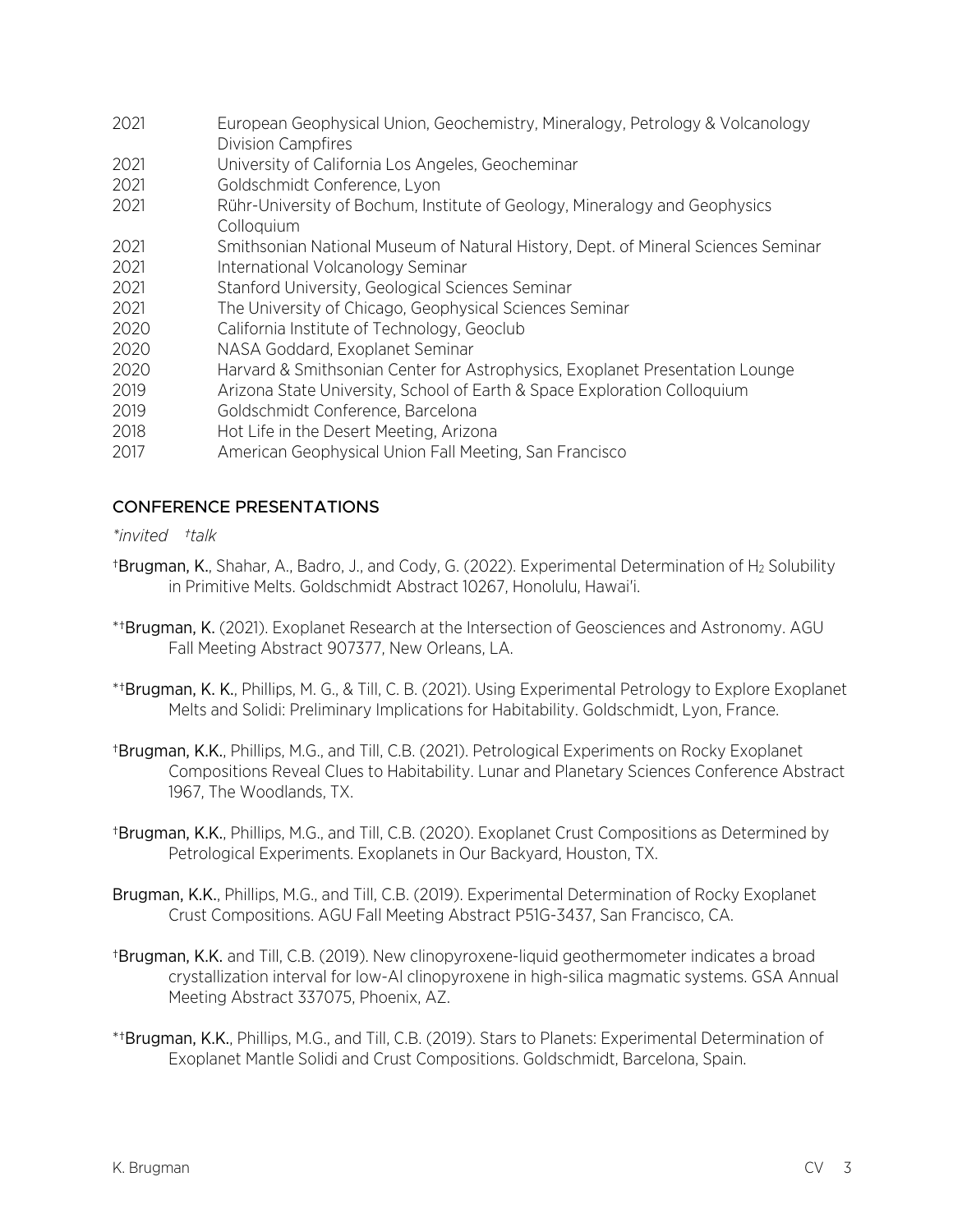- Brugman, K.K., C.B. Till (2018). Clinopyroxene-Liquid Thermometry Hints at Cold Storage for High-Silica Systems. IAVCEI Commission on Collapse Calderas: VII International Workshop on Collapse Calderas, Toba Caldera, Sumatra, Indonesia.
- Brugman, K.K., C.B. Till (2018). A Revised Low-Al Clinopyroxene-Liquid Geothermometer for High-Silica Igneous Systems. EOS AGU Chapman: Merging Geophysical, Petrochronologic, and Modeling Perspectives of Large Silicic Magma Systems Abstract P-28, Quinamávida, Maule Region, Chile.
- \*†Brugman, K.K., C.B. Till (2017). Taking Yellowstone's Temperature: A New Clinopyroxene Geothermometer to Improve Timescales of Pre-Eruptive Events. AGU Fall Meeting Abstract U13B-03, New Orleans, LA.
- Brugman, K.K., C.B. Till (2017). A Revised Clinopyroxene-Liquid Geothermometer for Silicic Igneous Systems with Applications to Diffusion Chronometry of the Scaup Lake Rhyolite, Yellowstone Caldera, WY. AGU Fall Meeting Abstract V11C-0365, New Orleans, LA.
- Brugman, K.K., C.B. Till (2017). Investigation of the Applicability of Clinopyroxene Geothermometers to Silicic Igneous Systems. IAVCEI Scientific Assembly Abstract ME43C-044, Portland, OR.
- †Brugman, K.K., C.B. Till, M. Bose (2016). Clinopyroxene Diffusion Chronometry of the Scaup Lake Rhyolite, Yellowstone Caldera, WY. AGU Fall Meeting Abstract V13F-02, San Francisco, CA.
- Brugman, K.K., C.B. Till, M. Bose and R. Hervig (2015). Development of Clinopyroxene as an Igneous Geospeedometer Using NanoSIMS. AGU Fall Meeting Abstract V31B-3030, San Francisco, CA.
- Brugman, K.K., B.M. Hynek, S.J. Robbins (2015). Crater-based tests unlock the mystery of the origin and evolution of Arabia Terra, Mars. Lunar and Planetary Science Conference, The Woodlands, TX.

### **HONORS**

|            | 2016, '17, '20 ASU College of Liberal Arts and Sciences Graduate Excellence Award |
|------------|-----------------------------------------------------------------------------------|
| 2016       | AGU Outstanding Student Paper Award                                               |
| 2014       | Rocky Mountain Association of Geologists Outstanding Student                      |
| 2014       | CU Boulder Bruce F. Curtis Scholarship                                            |
| 2013, 2014 | CU Arts and Sciences Dean's Scholars' Award                                       |
| 2013       | CU Boulder T. Keith Marks Award for Outstanding Geological Sciences Majors        |

### TEACHING EXPERIENCE

| 2019      | Geochemistry, Invited lecturer "Crystal Chemistry" | ASU |
|-----------|----------------------------------------------------|-----|
| 2019      | Geochemistry, Teaching Assistant                   | ASU |
| 2016      | Introduction to Geology, Laboratory Instructor     | ASU |
| 2013-2014 | Introduction to Geology, Learning Assistant        | CU. |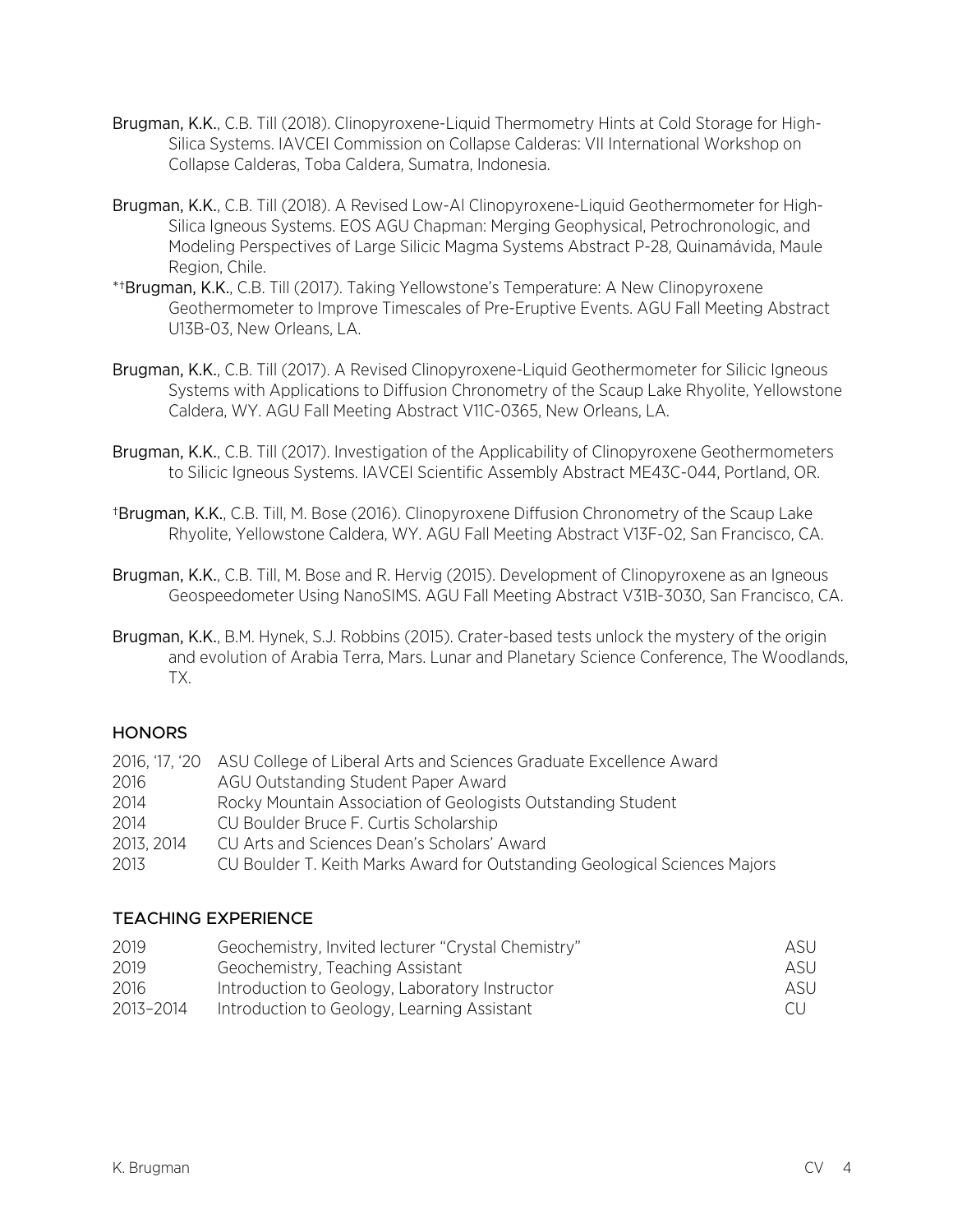#### RESEARCH EXPERIENCE

- 2020–curr. Postdoctoral researcher, EPL, Carnegie: end-loaded piston-cylinder (PC), multi-anvil, NMR, FTIR, EPMA, Python 2014–2020 Graduate researcher, ASU Experimental Petrology and Igneous Processes Center (EPIC): PC, 1 atm vertical furnace, SIMS, NanoSIMS, EPMA, Python, C
- 2018 Visiting researcher, Earth Observatory of Singapore
- 2017 Visiting researcher, MIT Experimental Petrology lab: cold-seal pressure vessel
- 2011–2014 Undergraduate researcher, Laboratory for Atmospheric and Space Physics/CU Boulder: XRD/XRF, ArcGIS

#### FIELD EXPERIENCE

| 2017 | Sample collection, Medicine Lake Volcano and Mt. Shasta, CA |
|------|-------------------------------------------------------------|
| 2015 | Sample collection, Yellowstone National Park, WY            |
| 2014 | Tephra stratigraphy and mapping, Iceland                    |
| 2012 | Mapping, Front Range, CO                                    |

### SERVICE & CONTRIBUTIONS TO DIVERSITY

#### // INCLUSION, DIVERSITY, EQUITY, & ACCESSIBILITY

| 2022       | Participant, Advancing IDEA in Planetary Science Conference             |
|------------|-------------------------------------------------------------------------|
| 2021-curr. | Member, PetroNET Petrology and High-T Geochemistry Community            |
| 2021-curr. | Member, Carnegie Institution Unlearning Racism in Geoscience (URGE) Pod |
| 2021-curr. | Member, Asian Americans and Pacific Islanders in Geosciences (AAPIiG)   |
| 2021-curr. | Member, Carnegie EPL Anti-Racist Reading Group                          |
| 2019-curr. | Pen pal, Letters to a Pre-Scientist                                     |
| 2015-2018  | Co-chair, ASU SESE Women in Science Program                             |
| 2014-2017  | Peer mentor, ASU SESE Women in Science Program                          |
| 2015       | Peer mentor, AGU Fall Meeting                                           |

#### // SESSION CONVENER

- 2022 "Experimental petrology in planetary science: Insights into the diversity of both planets and the scientists who study them", Goldschmidt
- 2019 "Volatile Elements in Magmatic and Planetary Processes: Budgets, Fluxes, and Behavior", AGU Fall Meeting
- 2017 "Microscale archives of macroscale igneous processes", AGU Fall Meeting

#### // LEADERSHIP

- 2021–2022 Representative, Carnegie Institution Postdoctoral Association (*elected*)
- 2016–2020 Student representative, AGU Volcanology, Geochemistry, and Petrology section
- 2016–2018 Graduate student representative, ASU Technology Advisory Board
- 2015–2018 Co-chair, ASU SESE Women in Science Program
- 2017 AGU Student & Early Career Scientist Conference Planning Committee
- 2014–2017 ASU SESE Graduate Council delegate (*elected*)
- 2012-2013 GSA 125<sup>th</sup> Annual Meeting Student Planning Committee